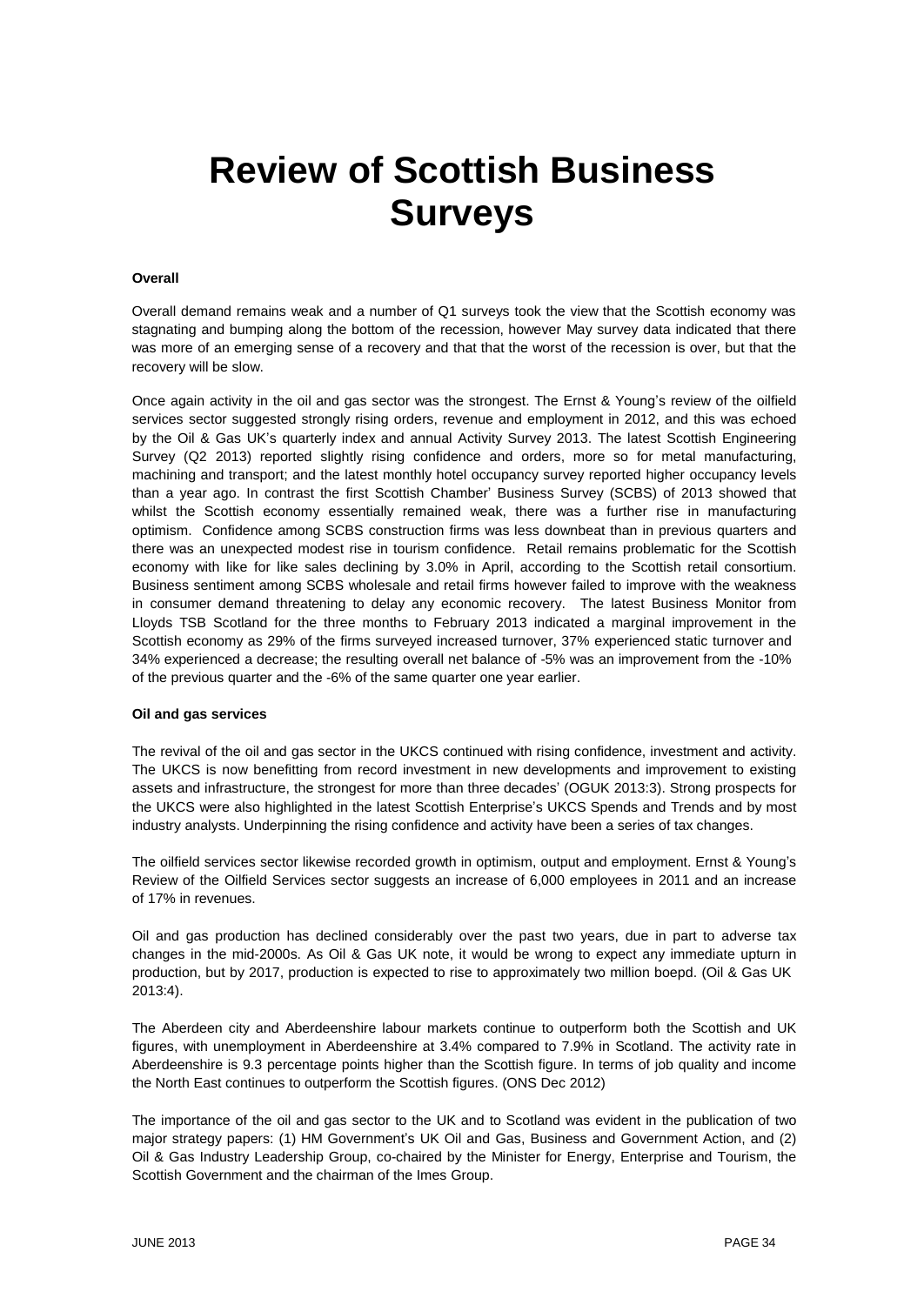The latest Aberdeen Chamber Oil and Gas Survey (No 18 Spring 2013) noted that recent changes to tax allowances coupled with rising international demand had contributed to operators reporting rising total activity in 2012. 60% of operators anticipate increased activity and 40% a level trend in total activity in 2013. In 2012 80% reported rising production related activity in 2012, and 40% anticipate increasing production related work in 2013. The extent of working at or above optimum levels provides further evidence of the rising levels of activity both in the UKCS and internationally. In the Spring 2013 survey all operators reported working at or above optimum levels in 2012 and 75% at or above optimum levels in respect of international based activities.

# **Private sector**

The February PMI stated that 'the health of the Scottish private sector economy continued to improve'. Results indicated growth in both business activity and inflows of new work, which in turn contributed to further job creation. There was a rise in costs pressures leading to a slight increase in average output prices over the month. The index climbed to an eight-month high of 52.5, from 52.3 in January. This indicated a further expansion in private sector business activity, and extended the sequence of growth to five months. As was the case in January, Scotland registered a sharper increase in output than the UK as a whole. The March PMI data from the Bank of Scotland showed that growth of private sector activity north of the border had slowed and that the level of new business rose at a slower rate. Job creation however, strengthened and was the most marked in eight months. Amid rising fuel costs and weakness in sterling, input price inflation was sharp, although firms generally absorbed these higher cost pressures as charges were virtually unchanged. The private sector economy expanded modestly in March, and at a slower rate than in each of the previous three months. The index for March was 51.1, down from 52.5 in February. Growth was underpinned by a further, albeit slower, rise in service sector business activity and factory output down marginally on the month. The April PMI data showed an increase in business activity and new work. Companies reported creating more jobs, with employment rising at the fastest pace in nine months. Input price inflation eased from the peak in March, although cost pressures remained high enough to lead to an increase in output prices. The index rose to a 12 month high of 53.1 in April, from 51.1 in March, suggesting a solid increase in private sector business activity in Scotland. The expansion was broad-based by sector, with a rise in growth in factory output and in service sector activity. The index showed that Scotland outperformed the UK as whole.

## **Production**

Respondents to the LloydsTSB Scotland Business Monitor showed that the overall net balance of turnover for firms in the production sector in the three months to end of February 2013 was +2%. This was a slight improvement on the +1% of the previous quarter but identical to the +2% of the same quarter one year ago. Overall total volumes of business improved in the first quarter with a net balance of -6%, (a rise from -10% in the previous quarter); the improvement however, was less evident among production firms (+1%) compared to +3% of last quarter. Production firms appeared to be more optimistic than service firms and showed an overall net balance for turnover for the next six months at +10% compared to -4% for service firms. Expectations for cost increases showed a slight increase. Concerns over credit availability fell for all firms as did concerns for credit costs, however production firms were more concerned about credit availability and credit costs than service firms.

## **Manufacturing**

During the first quarter of 2013 business confidence continued to improve for a net of 18.6% of SCBS manufacturing firms compared to a net balance of +1.1% in the previous quarter and to +14.3% in Q1 2012. Similarly respondents to the Scottish Engineering Quarterly Review for the three months to the end of March 2013 reported that optimism remained generally positive, but the level of optimism remained similar to the final quarter of 2012.

A net balance of 4.6% of SCBS firms reported a rise in total sales; better than the previous quarter (-1.2%) but down on the same quarter of 2012 (+14.3%). Respondents are fairly optimistic as to the trends in orders for the second quarter of 2013 (+16.7%). Scottish Engineering respondents reported that total orders declined following a rise in the final quarter in 2012. Within the engineering sectors only machine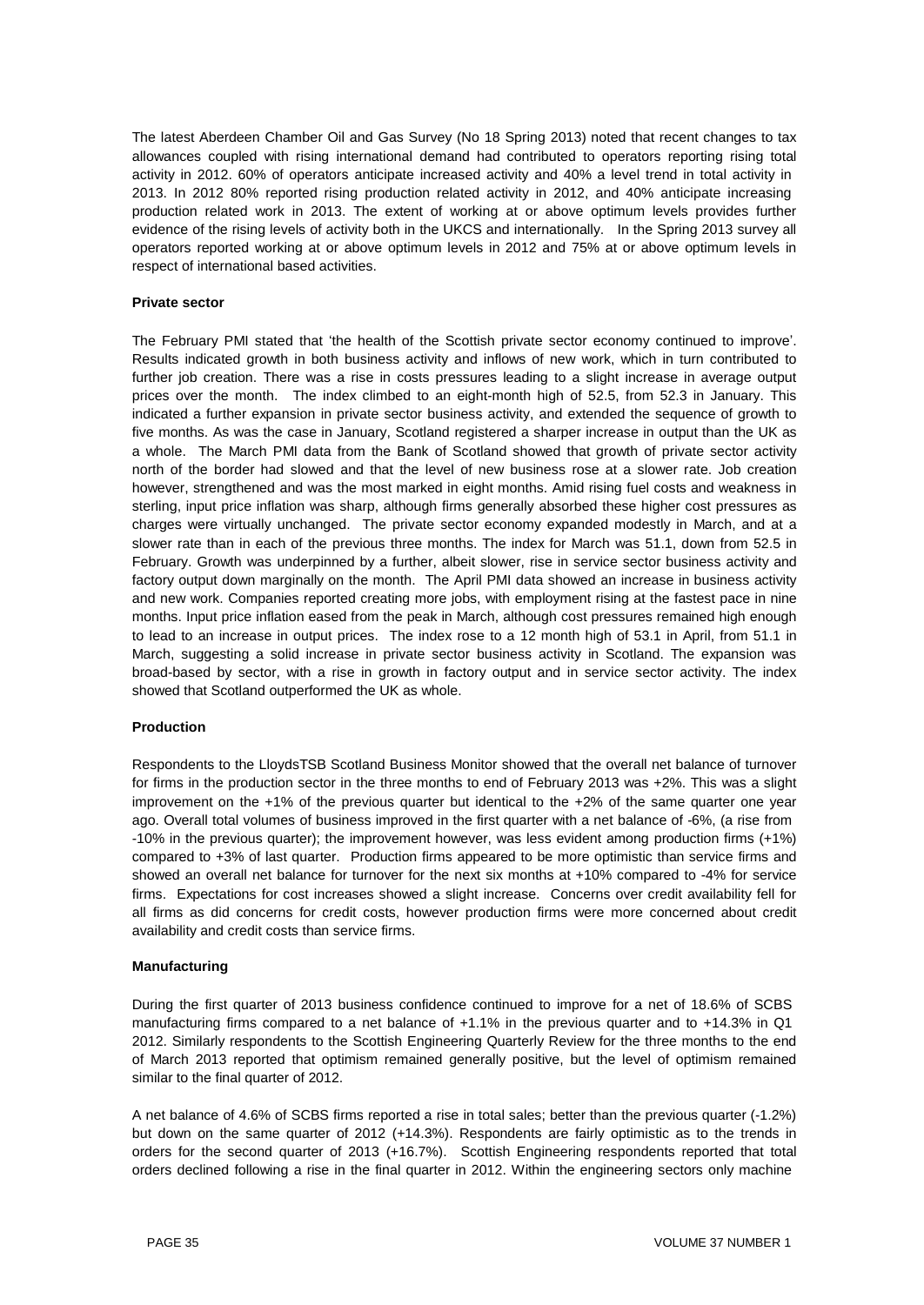shops and transport reported positive trends. Average capacity utilisation declined by one percentage point for SCBS firms and was also down on the same quarter of 2012. More than half of firms reported working below optimum levels.

Turnover is expected to rise for a net balance of SCBS firms (+18.8%). The net trend in profitability (+5.9%) is also expected to rise over the coming year. The trends in investment in plant/machinery declined for a net balance of manufacturing respondents (-3.6%). New investment continues to be directed towards replacement (32.5%) or to improve efficiency (39%).

During the first quarter of 2013 a net balance of SCBS firms reported a decline in total employment levels (-8.3%) although around two thirds continued to report no change to overall levels. A third of firms increased pay during the three months to March and the average increase was 2.9%. 42% reported seeking to recruit staff compared to 48% in Q4 2012, and a third of recruiting firms reported difficulties. Employment levels continued to improve for small and medium Scottish Engineering companies but not for large companies; fabricators and metal manufacturing reported shedding staff while the oil & gas sector continued to grow.

# **Construction**

The decline in business optimism among SCBS construction firms eased further during the first quarter of 2013 (-10.7%) compared to the previous quarter (-25.8%) although around two thirds of firms continued to reported a rise/no change to optimism levels. The trend in total new orders/contracts continued to ease for a net balance of -3.5% in the first quarter of 2013. No net change is forecast for Q2. Capacity utilisation rose from 79.4% to 83.7%, the highest average level since the second quarter of 2008. Public sector (-8.3%) and domestic/house build orders (-16.6%) continued to decline however there was an unexpected rise in private commercial orders (+7.4%). Cash flow trends continued to decline (-28.6%). Turnover (-7.1%) and profitability (-21.5%) are still expected to be weak over the next 12 months together with continued pressure on margins. Half of responding firms expect tender margins to worsen during the coming year.

The downward trend in employment unexpectedly ended with a net of 10.7% of SCBS firms reporting a rise in total employment levels in Q1, although the upward trend is expected to be a temporary one with a net of 4.5% forecasting a decline in Q2 2013. Recruitment activity rose (from 38% to 44%) as did recruitment difficulties (from 15% to 27%). Average pay increases rose from 2.3% in Q4 2012 to 2.6%. The latest figures from the Annual Population Survey indicate that the Scottish construction sector has lost an estimated 62,500 jobs since 2008, including 14,500 in 2012.

The main findings from the Scottish Construction Monitor conducted by the Scottish Building Federation indicated that Industry confidence eased four percentage points rising from -28% to -24%. Despite this rise, the overall level of confidence within the industry remained negative as just under half of firms reported being less confident about their future prospects compared to only one fifth who were more confident.

This latest survey focussed on the issue of late payments and found that almost four out of every five construction firms responding to the survey have been affected by late payments in the past year. The survey reported that late payments appeared to be an issue predominantly affecting private sector repair and maintenance, private sector house building, and private commercial activity although a quarter of firms also report problems with late payments from public sector repair and maintenance. The main findings were that 57% of construction firms had been forced to write off unpaid invoices over the past 12 months with the value of these invoices ranging from less than £500 up to £50,000 and the results indicate Scottish construction firms have written off invoices with an average value of £5,931.25 over the past 12 months.

## **Wholesale and logistics**

Business optimism amongst Scottish Chamber of Commerce wholesalers declined (-43.7%) to the lowest level since the final quarter of 2011. Only 6% of firms reported an increase in business confidence. Once again the downward trend in sales (-18.7%) was worse than expected from the previous survey with fewer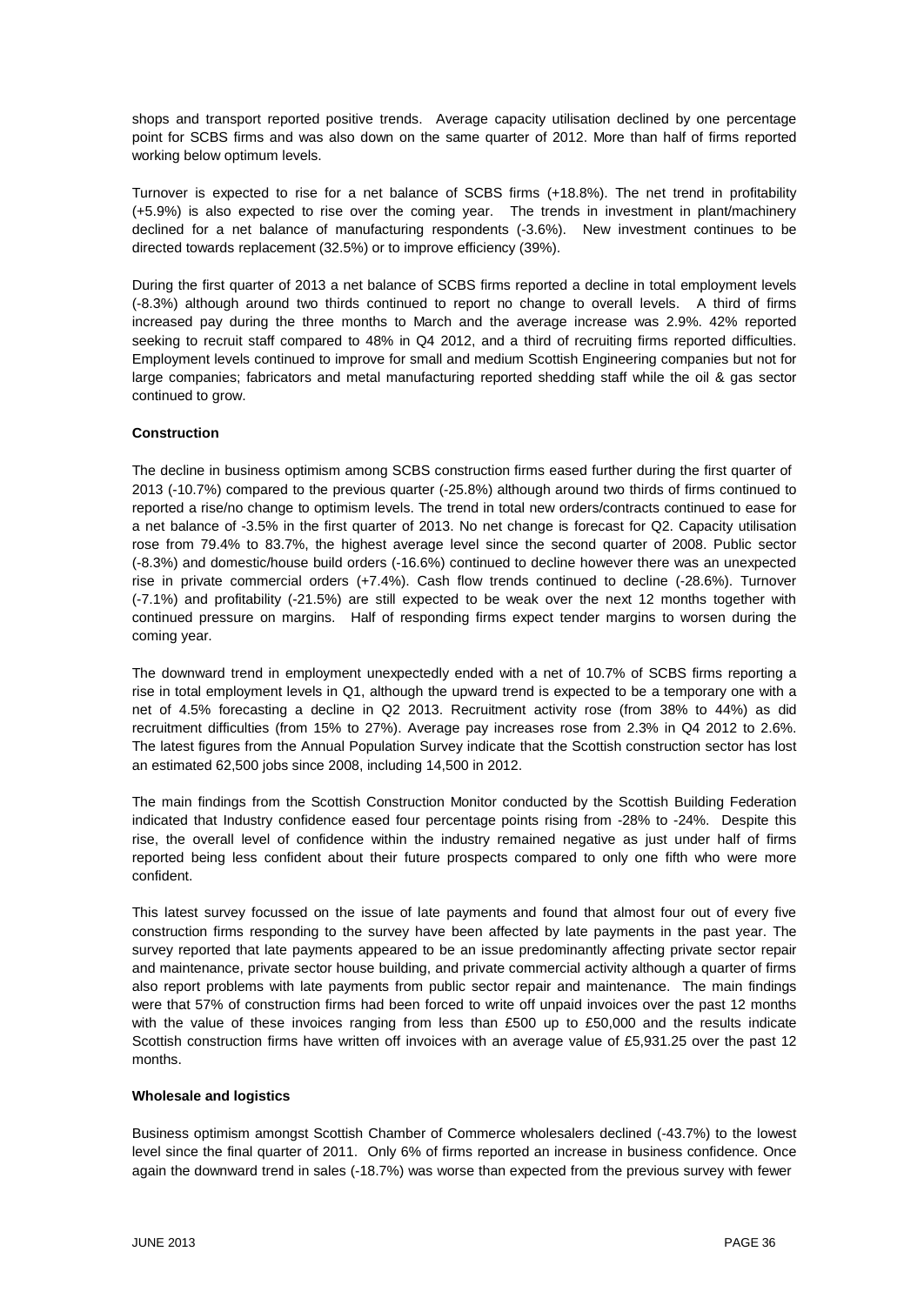than a fifth reporting an increase in sales; a net balance expect the decline to continue (-14.3%) in the second quarter of 2013.

Three-quarters, compared to 80% in the previous Scottish Chambers' survey, of wholesalers continued to report increased pressures from transport costs. Firms remain under pressure from raw material costs (62.5%), pay settlements were cited as a pressure for 25% of firms. More than half of firms (62.5%) expect to increase prices over the next three months. A net balance of firms expect a fall in both turnover (-31.3%) and profitability (-31.2%) over 2013. Slightly fewer than half (43.8%) of firms reported no change to investment plans; nevertheless the decline continued (-18.7%).

SCBS wholesale respondents, as expected, reported a net decrease in overall employment levels during the first quarter of 2013 (-6.3%) and a net balance expected to shed staff in the second quarter (-12.5%). Over a third sought to recruit staff (37.5%); largely for replacement. The average pay increase in Q1 was 3% compared to 3.1% in Q4 2012.

## **Retail distribution**

Sales trends remained relatively flat. The latest Scottish retail sales index (Q1 2013) noted that retail sales volumes grew by 2.0% (2012 Q1 on 2013 Q1). The value of Scottish retail sales, without adjusting for inflation, during the first quarter of 2013 increased by 0.6 per cent from the previous quarter, and grew by 2.5 per cent annually (2013 Q1 on 2012 Q1).

The low levels of business confidence among SCBS retailers continued through the first quarter of 2013 (-45.2%) but although the net balance remains negative it was less severe than the decline reported in Q1 2012 (-62.8%). The negative trend in overall sales continued, although eased marginally from -37.3% in Q4 2012 to -35.9%, however 60% of retailers reported a decline in the total value of sales during the first three months of 2013. Only 11.9% reported and only 5.1% expect increased sales, as continuing concerns over consumer confidence remain evident.

Cost pressures remain historically high and continued to increase in the first quarter of 2013 for SCBS firms. Utility costs and raw material prices continued to be of particular concern. Pressures on margins remain widespread with more than half of firms forecasting declining profitability (59%) and slightly fewer than half (47.6%) expect a decline in turnover during the coming year. Labour market activity continued to decline with only 4.9% reporting an increase and none expecting an increase in overall employment levels. A fifth of firms reported increasing pay, and the average increase rose marginally from 2.3% to 2.4%.

The Scottish Retail Consortium SCR reported that sales on the high street declined by 2.1% in April; likefor-like sales fell by 3%. The SRC blamed the cold weather and an early Easter for the decline. Food sales saw their biggest fall since January 1999 although retailers insisted this was due to the early Easter. The latest figures, from the SRC/KPMG retail sales monitor, showed total food sales were down 1.4% on 12 months ago, with like-for-like food sales down 2.7%. Non-food sales fell by 2.7% and like-for-like non-food sales declined by 3.3%.There was an increase in sales of clothing and footwear in Scotland during April compared with March, but not as much as in the rest of the UK where the weather was better at the end of the month.

## **Tourism**

Business confidence rose for a net balance of SCBS hotels (+2%) in the first quarter of 2013 (the first rise for six quarters). Slightly fewer than half of firms reported no change (42%). A net balance of 14% reported a fall in visitors during the three months to the end of March; and a net balance of 6.7% anticipate a decline in the second quarter of 2013. The trend was not as depressed as had been expected by respondents from the previous survey.

Average occupancy declined from 60.4% to 59.6% amongst SCBS responding hotels although this average was up compared to Q1 2012 (53.0%). During the first quarter of 2013 trends in bar/restaurant trade and conference/function facilities declined and are expected to continue to decline. A net balance (-39.2%) reported a decline in the average daily room rate, although the downward trend is expected to ease with -8.9% expecting a further decrease in room rates in Q2 2013. 63% reported the lack of tourist